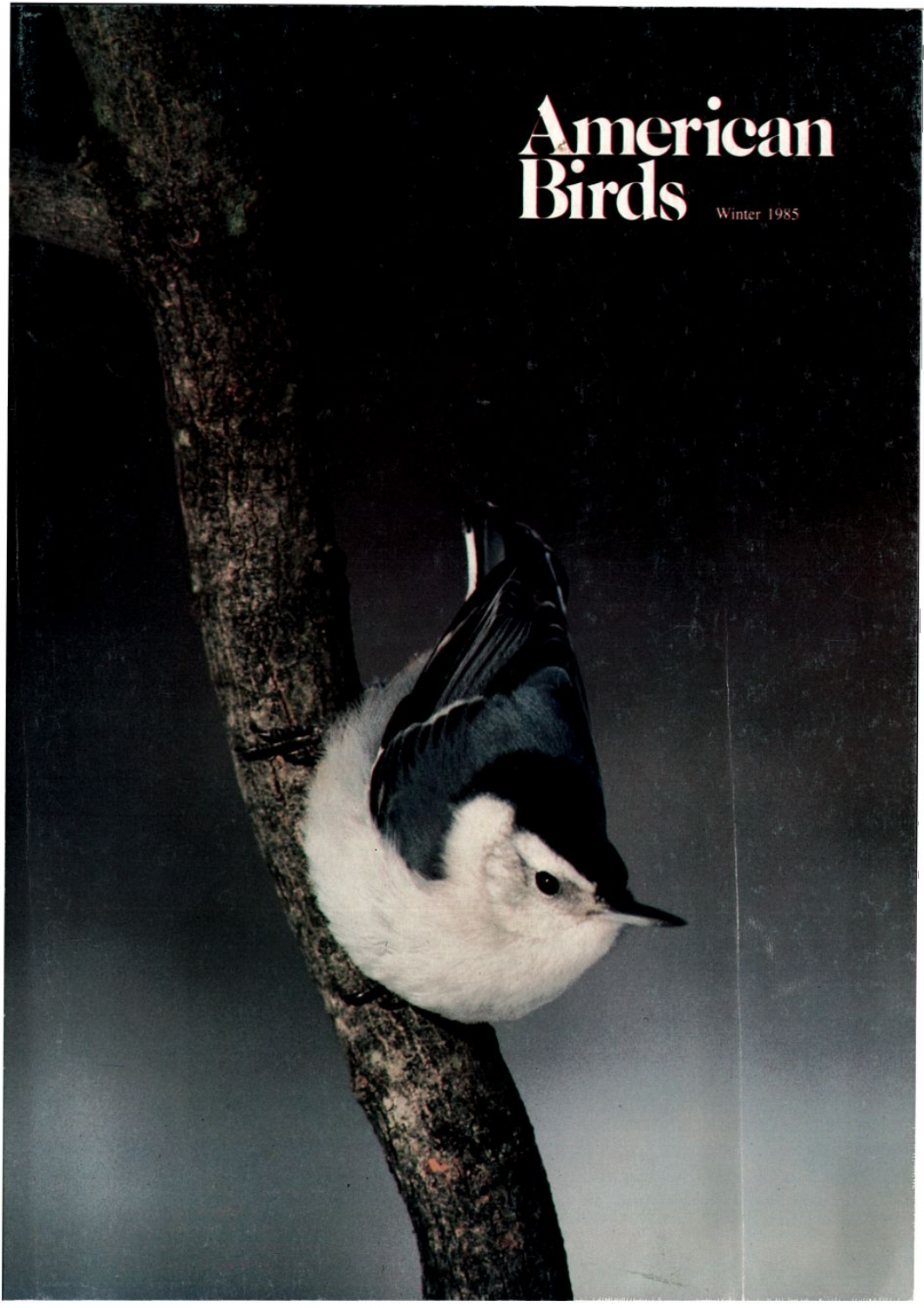## **American Birds**

**A seasonal journal devoted to the birds of the Americas** 

#### **Published by the National Audubon Society**

**Les Line Senior Vice President, Publications** 

#### **EDITORS**

**Susan Roney Drennan Editor Manuela Soares Associate Editor Kenn Kaufman Editor, Regional Reports Chandler S. Robbins Technical Editor J.P. Myers Editor**, **Special Projects Aldeen and Willet T. Van Velzen Editors, Breeding Bird Censuses Calvin L. Cink Co-Editor. Winter Bird-Population Studies Roger L. Boyd Co-Editor, Winter Bird-Population Studies Fredrick Baumgar ten Editorial Asxistant,' Advertising,' Subxcriptions Tony Leukering Christmas Bird Count Editor Nancy Johnson-Monroe Business Manager** 

#### **EDITORIAL ADVISORS**

**Carl E. Bock Mary H. Clench Thomas R. Howell Frances C. James Robert J. Newman Kenneth C. Parkes Roger Tory Peterson Olin Sewall Pettingill, Jr. Alexander Sprunt, IV Dale A. Zimmerman** 

#### **INFORMATION FOR CONTRIBUTORS**

**AMERICAN BIRDS welcomes the submission of articles and photographs for publication. Our major areas of interest are the changing**  distribution, population, migration, rare occurrence, ecology, and be**havior of the birds of North and South America, including Middle America and the West Indies. We solicit articles on problems in field identification, and contributions toour Site Guide series on birding locales, and to our Centers of Learning series that profiles institutions concerned with ornithology.** 

**AUTHORS--AMERICAN BIRDS publishes papers of a technical nature, but only when written in an easily readable style, without complicated equations, long tables, or complex graphs. Lengthy papers should be accompanied by an abstract of about 50 words. All submis•**  sions will be carefully considered, but authors planning major submis**sions should correspond with the editors first. Major articles should not exceed 3000 words and six display items, but exceptions may be agreed upon after consultation. All material submitted should be original and not published previously. Manuscripts should follow accepted rules of format and style, be typewritten, double-spaced, on one side of white paper, with generous margins. Submissions should include suggestions for subheads and full captions for all figures, tables, and photographs. We require the original typescript, display items of publishable quality, and at least two copies of everything submitted. All manuscripts will be acknowledged and evaluated promptly, but authors are advised that a backlog exists, and that this may entail a delay in publication after acceptance. Manuscripts will be refereed before being accepted. Submissions judged to be unsuitable for publication in AMERICAN BIRDS will be returned. We also welcome letters to the editor of moderate length.** 

**For a Work in Progress section, we welcome notices of research projects seeking field reports or other collaboration and requests for assistance; we publish advance notices of important conventions, meetings, symposia, seminars, and conferences.** 

**ARTISTS AND PHOTOGRAPHERS--AMERICAN BIRDS is now able to publish more pages of illustrative material, both in color and in**  black-and-white. We welcome submission of photographic essays or series of topical interest, high-quality photographs of significance, **transparencies of paintings in color, as well as line or wash drawings that can be used in an illustrative or decorative manner. Photographs should be glossy black-and-white prints or transparencies, clearly marked with the photographer's name and address. We would like to hear from (with a sample or two) artists who might be willing to illustrate articles for us. As usual, documentary photographs will be used, space permitting, in our Changing Seasons and Regional Reports sections.** 

**AMERICAN BIRDS is published five times a year. Editorial and business offices are located at 950 Third Avenue, New York, N.Y. 10022. Subscriptions, all in U.S.\$: One year U.S.A. \$25, Canada and Foreign \$30, Libraries and Institutions, \$32. Single copies: Christmas Bird Count \$15.00. Fall Migration (Spring issue), Winter Season (Summer issue), Spring Migration (Fall issue), Summer Season (Winter issue) all \$4.50 U.S.A. Checks and money orders in U.S. \$ only should be made payable to**  AMERICAN BIRDS. Second class postage paid at New York, N.Y. and additional Post Offices. Copyright © 1985 by the **National Audubon Society, Inc.** 

**Postmaster: send address changes to AMERICAN BIRDS, 950 Third Avenue, New York, N.K 10022. ISSN 004-7686.**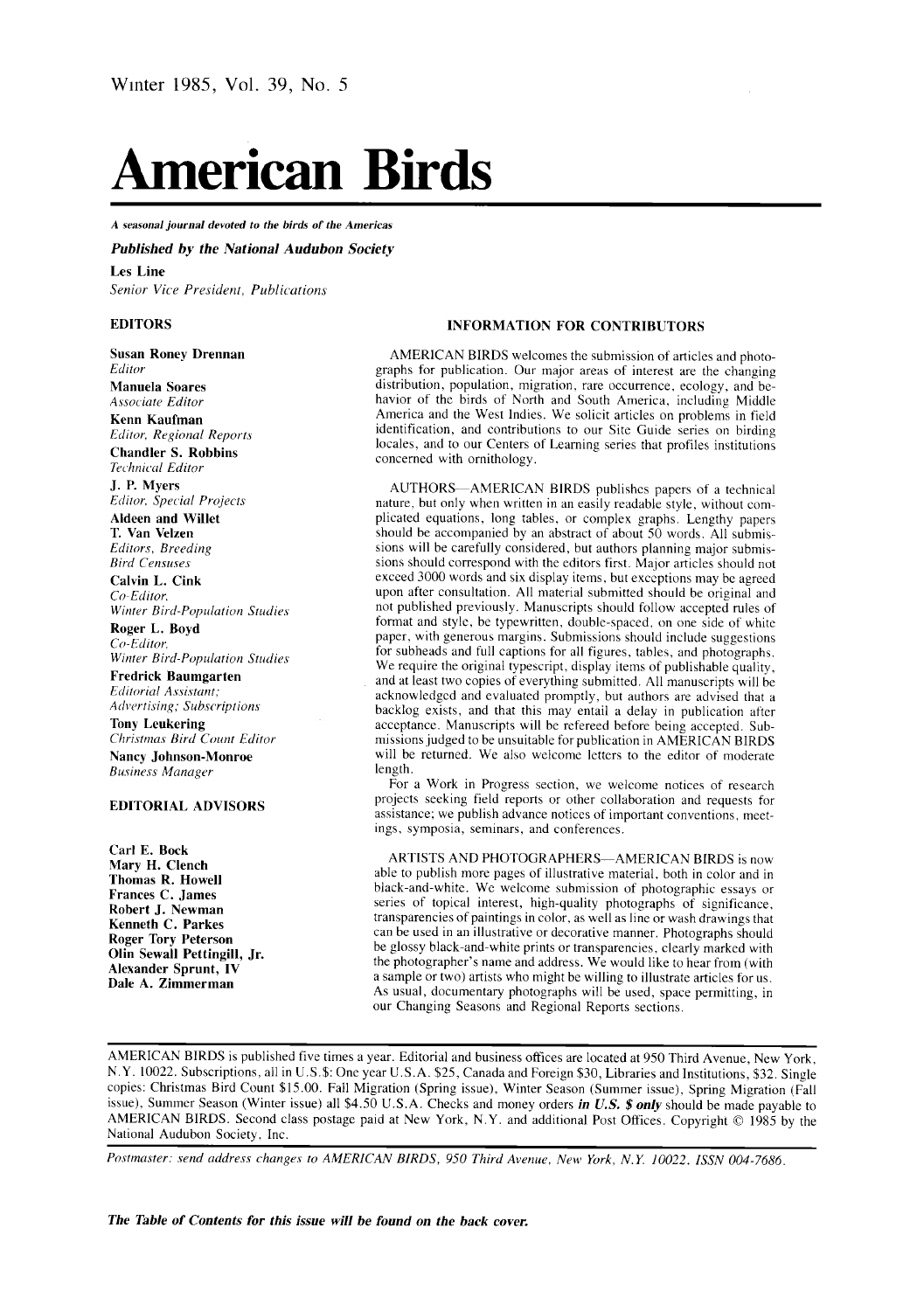#### **ACCOMMODATIONS**

**EASTERN L.I., NY, FLYWAY - Bed & Breakfast, barrier beach home fronting bay marshland & ocean, private bath, telescope, \$75-100 per day. (516) 727- 7345.** 

#### **ART**

**BEAUTIFUL DRAWINGS of North American birds on note cards. All different Free duck print with order. \$3 00/package plus .75 p&h. SUSAN PUGSLEY, 1224-A Timber Hills, Mt. Shasta, CA 96067.** 

**ORIGINAL AUDUBON ELEPHANT-FOLIO PRINTS: Black-bellied, Golden Plover. Info: Shaughnessy, 1025 Scott, M•dland, MI 48640.** 

#### **BIRD FEEDERS**

**BACKYARD BIRDWATCHING SUP-PLIES. Feeders, houses, books, specialty feeds and accessories. Please write for free catalogue to THE BARN OWL, Dept. AB, 2509 Lakeshore Dr., Fennville, MI 49408.** 

**AMERICA'S FINEST SQUIRREL/ STARLING-PROOF DIALABIRD FEED-ERS, HOMES. Free Catalog. KO-PECKY, 1220-S Ridge Road, Hypoluxo, FL 33462.** 

#### **BOOKS**

**BIRDS FOR REAL is a 100 page review**  of the revised edition, Robbins et al. **BIRDS OF NORTH AMERICA field guide. It will inform and may surprise you \$7. postpaid from Rich Stallcup, Box 36, Inverness, California 94937.** 

**NEW! Authoritative guide to winter bird feeding. First in series by former director NJ Audubon. Send \$2.65. THE WOOD ESTATE, Dept. AB-W, Box 588, Linden, NJ 07036.** 

**BOOKS on Birds and Natural History subjects, new and out-of-print. Catalog \$1 50. PETERSEN BOOK CO., Box 966, Davenport, IA 52805.** 

**BIRD BOOKS. Send \$2.00 to be on our catalog mailing list. BUTEO BOOKS, PO Box 481, Vermillion, SD 57069.** 

#### **Market Place**

**Market Place Rates: \$1.00/word for one**  insertion; 75¢/word for 2-3 insertions: **50C/word for 4 or more insertions. Send payment with copy. Copy deadlines: Winter 1985 -- Dec. 10; Spring 1986 --**  February 20; Summer - May 20; Au**tumn -- Sept. 1; Christmas Bird Count**  - Sept. 15; Winter - November 15. **Send to: AMERICAN BIRDS, Market Place, 950 Third Ave., New York, NY 10022.** 

#### **BOOKS**

**NATURE BOOKS DISCOUNTED! For price list send SASE. DOUG KIBBE, Box 34, Maryland, NY 12116.** 

**NATURAL HISTORY: including hundreds of scarce and out-of-print bird books, journals and pamphlets. Send \$2.00 for Spring catalog and addition to mailing list. HWK BOOKS, 540 W. 114th St., New York, NY 10025.** 

**PEACOCK BOOKS, Box 2024, Littleton, MA 01460 sells out-of-print bird books, both popular and technical. Send \$2.00 for your first catalogue.** 

**NATURAL HISTORY BOOKS - The Old, and Rare, and New. Large selection (many 10% discount). Also Foreign field guides. \$2.00 for quarterly cata**loque. PATRICIA LEDLIE - BOOK-**SELLER, Box 46A, Buckfield, ME 04220 (207) 336-2969.** 

#### **MISCELLANEOUS**

**OWL LOVERS: 1986 Photo Calendar, NIGHTWATCHER, \$10.00 ppd. "I Owls" BUMPER STICKER \$1.00 ppd. Bimonthly newsletter for collectors, Subscription \$12.50, Sample \$2.50. OWL'S NEST, Box 5491 (AB), Fresno, CA 93755.** 

#### **OPTICAL EQUIPMENT**

**BINOCULARS: SWAROVSKI, ZEISS, B & L, BUSHNELL, Nikon, Fujinon. Free Optics catalog. MACK OPTICAL & MA-CHINE TOOL, Box 541-B, Scranton, PA 18501. (717) 961-2542.** 

#### **OPTICAL EQUIPMENT**

**BINOCULAR SALES AND SERVICE Repairing binoculars since 1923. Alignment performed on our U.S. Navy colhmator. Free catalogue and our article "Know Your Binoculars," published •n Audubon Magazine. MIRAKEL OPTI-CAL CO., INC., 331 Mansion St., West Coxsackie, NY 12192 (518) 731-2610** 

**B & L, QUESTAR, MEADE, LEITZ, SWAROVSKI, ZEISS, etc. We field test all optics available to us. Results are yours for a call. Trade-ins, low prices,**  full service. Ask for a consultant. ROB-**ERT MANNS & ASSOCIATES, 877 Glenbrook Dr., Atlanta, GA 30318 (404) 352-3679.** 

**LEITZ, ZEISS, B&L, BUSHNELL, SWIFT, NIKON, OPTOLY'rH, CELES-TRON, STEINER optics and accessories. Send stamp for discount list. Specify literature desired. Large stock Orders filled day received. Postpaid BIRDING, Box 5-E, Amsterdam, NY 12010.** 

#### **RESORTS**

**BIRDING IN COSTA RICA'S TALA-MANCA RAINFOREST (300 m) AND HIGHLANDS (2500 m) with all the comforts of private homes. Each location •ncludes vast stretches of virgin forest Weekly rates: \$450 double. Rainforest Michael Snow, Apartado 73, Siquirres, Costa Rica; Highlands: Steve Friedman, Apartado 655, Cartago, Costa Rica.** 

#### **SOFTWARE**

**XMAS BIRD COUNT COMPUTER PROGRAM. Various PC versions. Data files, graphs, statistics. Published •n A.B. Vol. 38, No. 4. Write DATABIRD, 252 Baldwin Rd., Carlisle, MA 01741** 

#### **STAMPS**

**BIRDS, FLOWERS, ANIMALS on post**age stamps from many countries. 60 diff **\$1.00. All three \$2.65. GEORGE FORD, P.O. Box 5203-A, Gulfport, FL 33737**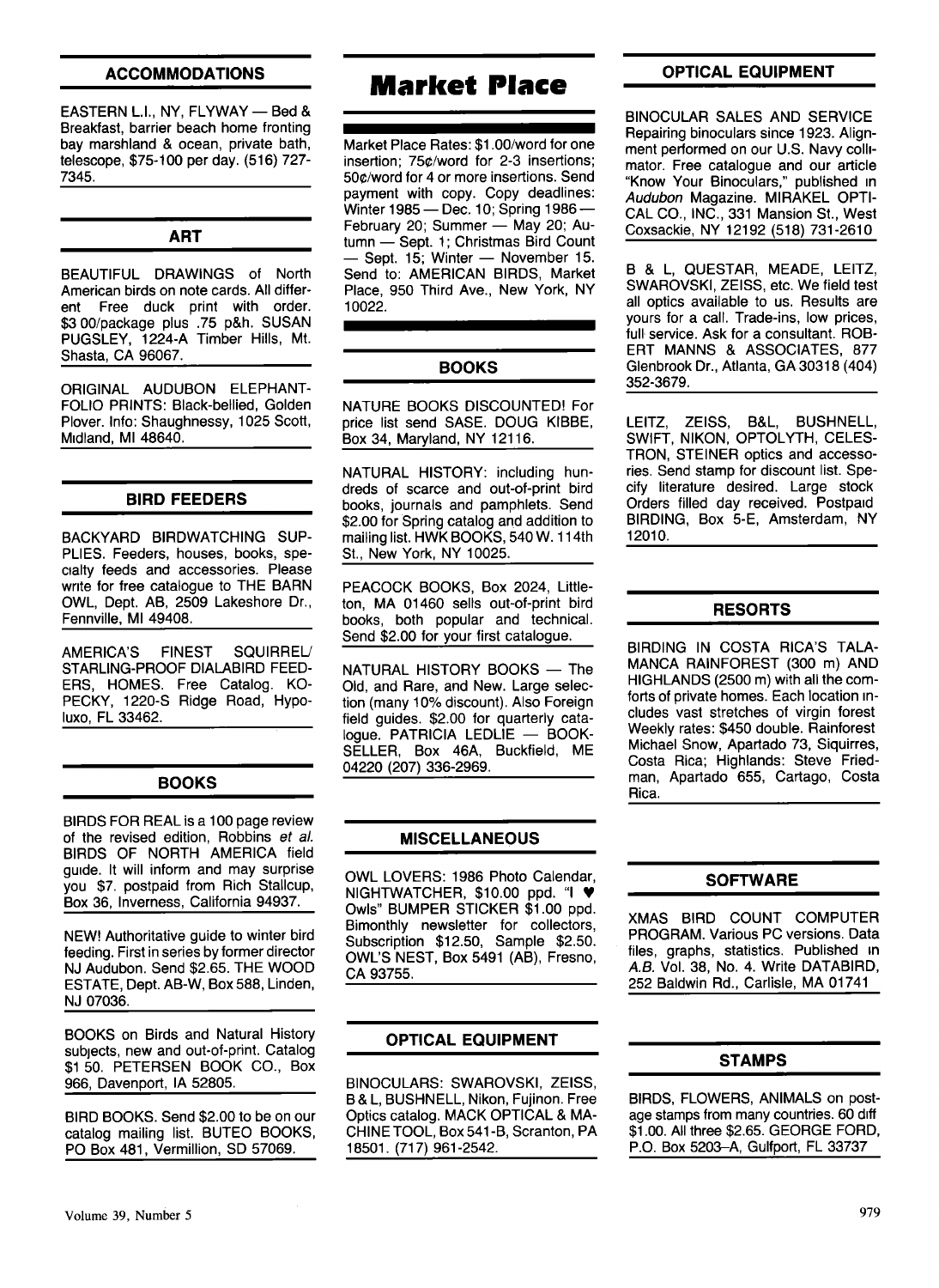#### **TAPES**

**CALLS OF THE COMMON LOON. A new cassette tape featuring recordings and explanations of all the calls of these remarkable birds. Side 2 is an unnarrated "concert" of calls echoing from northern lakes. \$6.00, Miller's Woods, Box 393, Steger, IL 60475-0393.** 

#### **TOURS**

**AUSTRALIA. Start your birding at Cassowary House, in the rain forest, near Cairns. Good accommodation and guiding. Direct Qantas flights. JOHN SQUIRE, Cassowary Tours, Box 252, Kuranda 4872, Australia. Tel. 070- 937318.** 

**TROPICAL BIRDING EXPEDITIONS -- Belize, Tikal, Rainforests, jungles,**  mangroves, coral islands. **banding with professional ornithologist. Over 250 species expected! Low costs! For species lists, dates: International Zoological Expeditions, Sherborn, MA 01770. (617) 655-1461.** 

#### **Market Place**

#### **TOURS**

**FLY SEAPLANE TO DRY TORTUGAS-Fly 70 miles into the Gulf of Mexico to majestic Fort Jefferson in the Dry Tortugas- the most inaccessible National Monument and largest masonry Fortress in the western hemisphere. A phenomenal display of bird life is available during season, with as many as 150 varieties spotted annually. These include Tropic birds, Boobies, Frigate birds, and the Sooty and Noddy Terns nesting by the thousands on adjacent Bush Key. 1/2-day/full-day camping; Write or call: Key West Seaplane Service, Inc., 5603 Jr. College Road, Key West, FL 33040. (305) 294-6978.** 

**NATURALIST'S DELIGHT! Experience the birds of Baja California, Mexico's islands, deserts, shores, lagoons! Personalized Wilderness Travel since 1966. Baja's Frontier Tours, 3683-J2 Cactusview Drive, San Diego, California 92105.** 

#### **TOURS**

**ALASKA WILD WINGS. Experience the**  west coast's best spring migration bird**ing spot. 20 million waterfowl and shore**birds. Photograph 1000's of shorebirds **and waterfowl, seabird and gull colonies, puffins, eagles, harbor seals and sea otters. Feast on Alaska seafood at our coastal wilderness lodge. College credit available. \$750-\$1500/week/person starting late April. Belle and Pete Mickelson, Goose Cove Lodge, Box 325B, Cordova, Alaska 99574.** 

#### **WORKSHOPS**

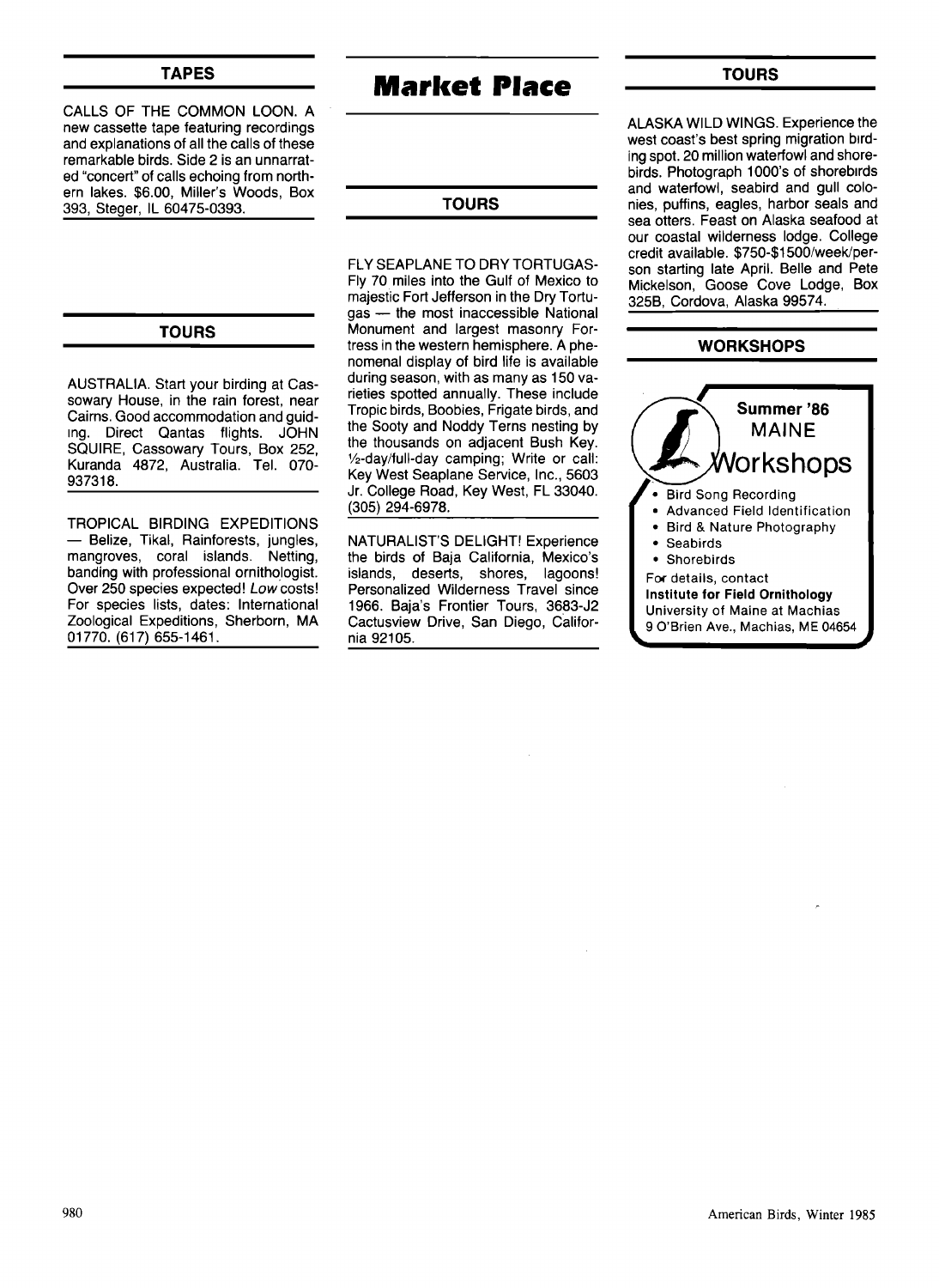# **American Birds is Serious Birding Equipment**

Published five times a year by the **National Audubon Society, American**  Birds isn't meant for your coffee table. **Sure, it has beautiful photos and illustrations, but more important, it has**  *information*. Information that can im**prove your technical knowledge of b•rds and birding, and make you better prepared on your outings.** 

**Here's only a sample of what you can expect:** 

**ß Articles on the subjects that interest you: identification problems ß . distribution and range changes ß** 

**ß behavior... feeding, nesting and population ecology ... research techniques ... reports of rare bird sightings, and more.** 

- **Quarterly reports on bird distribution in 26 reporting regions in the U.S., Hawaii, Canada, the West Indies and the Mexican border area.**
- **Christmas Bird Count, including data from 1500 individual bird counts conducted over the preceding Christmas season.**
- **ß Site Guides-good birding spots throughout North America.**
- **Centers of Learning-listings of universities and field stations offering advanced training or participation in professionally supervised research projects.**

**... plus "The Blue List"-a region-byregion focus on locally endangered or threatened species; "The Market Place"-classified ads for birders, usually from birders; and overviews of birding tours.** 

**But the best part is the price. You get all this for only \$25, as part of your one-year subscription to American Birds. When your first issue arrives several weeks from now, you'll find thatAmerican Birds is as basic to birding as a field guide, a notepad or a pair of binoculars. It's serious birding gear.** 

**American Birds 950 Third Avenue New York, NY 10022** 

| to American Birds as follows:                                                                                                             | $\boldsymbol{\Gamma}$ lease send gift subscriptions to: |
|-------------------------------------------------------------------------------------------------------------------------------------------|---------------------------------------------------------|
| <b>NAME</b>                                                                                                                               | <b>NAME</b>                                             |
| <b>ADDRESS</b>                                                                                                                            | <b>ADDRESS</b>                                          |
| CITY                                                                                                                                      | $\overline{\text{CTY}}$                                 |
| <b>STATE</b><br>$\overline{z}$                                                                                                            | <b>STATE</b><br>ZIP                                     |
| SUBSCRIPTIONS FOR ONE YEAR (in US dollars only):<br>$\square$ \$25 U.S.A.<br>□ \$30 Canada and Foreign<br>□ \$32 Libraries & Institutions | $\Box$ \$25 ONE YEAR (5 issues)                         |
|                                                                                                                                           | $L$ <i>OUY</i> name for gift card:                      |
| Make checks payable to:                                                                                                                   |                                                         |
| <b>American Birds</b>                                                                                                                     | <b>NAME</b>                                             |
| 950 THIRD AVENUE, NEW YORK, NY 10022                                                                                                      | <b>ADDRESS</b>                                          |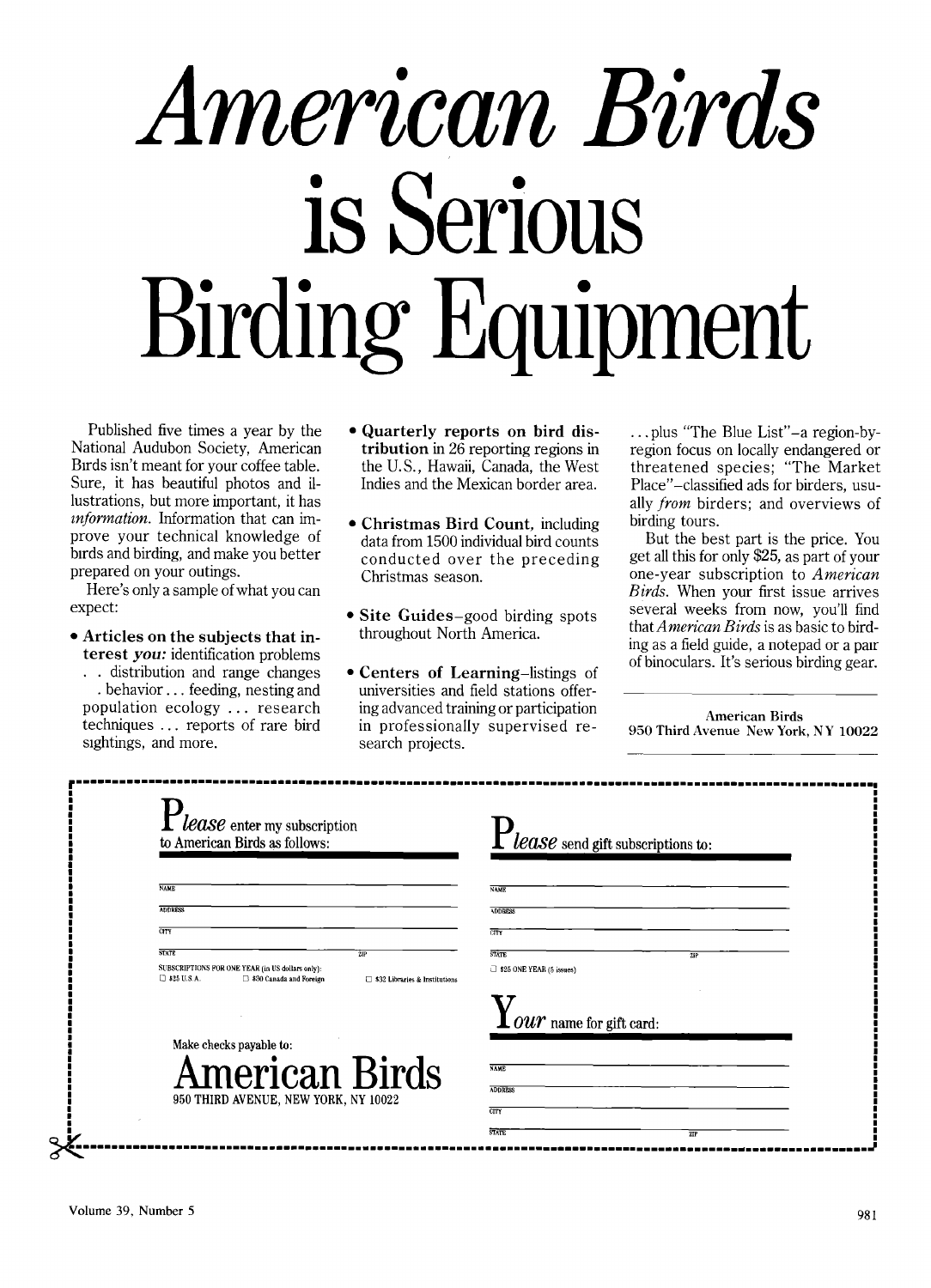#### **ß.. from the editor's desk**

**We his is the final issue of Volume 39 of AMERICAN BIRDS.** We hope that you enjoy it and remember to renew your **subscription promptly and to promote us to your friends. The more subscribers the better for all of us.** 

**With this issue we'd like to introduce our new Christmas Bird Count Editor, Tony Leukering. He has been on staff now for nearly one month and is busily tending to the myriad details required before actually getting the counts typeset, proofread, and ultimately published. He is a person deeply committed to the concept of Christmas Bird Counts, and appreciates the motherlode of data they embody. On a perfectly practical level, he brings upwards of 10 + years ofhardcore field birding to the job, and has been on approximately 25 different Christmas Bird Counts in those years. Tony's enthusiasm and energies were never more in evidence than this year, when he participated in six different CBCs in the Midwest and on the East Coast, thereby rapidly expanding his on-the-job training. In addition to his birding skills, he brings a strong background in computers, as well as in English and writing, most of which he gained while a student at Michigan State University in East Lansing, Michigan. He looks forward to working with CBC participants, compilers, CBC regional editors, and of course, the rest of the staff at AMERICAN BIRDS, to bring you, the reader, a continually better Christmas Bird Count issue that is on time. Our projected date of publication for the 1985-1986 CBC is the last week in October, 1986. Toward this end we will all be working to help**  **him reach this goal. Welcome to the staff, Tony.** 

**In Volume 40, AMERICAN BIRDS looks forward to bringing you many more stimulating articles in the areas of identification, distribution, migration, rare occurrence, ecology, and the behavior of birds in the Americas.** 

**We will, of course, be publishing the Changing Seasons and Regional Reports as ever, and beginning with Volume 40, we will be adopting a system of archiving photographs of distributional records with scientific merit; those establishing new and significant facts about distributional limits or providing essential documentation for the occurrence of rarities. These photographs will be deposited in the VIREO collection at the Philadelphia Academy of Natural Sciences. Each accession into the reposi**tory will carry a VIREO accession number in the caption accom**panying the photo when published in the regional report, thereby making access to those data relatively easy. This participation will be AMERICAN BIRDS' effort in the joint project to establish a centralized repository of photographs of distributional records for the New World.** 

**The staff of AMERICAN BIRDS thanks the many readers who sent holiday greetings and best wishes for a successful new year. In turn, we here wish to each of you a very fulfilling New Year along with the promise to bring you a more exciting and readable volume than ever in 1986, and on time!** 

**Stay tuned!** 

 $-S.R.D.$ 

#### **THE 1ST ANNUAL AMERICAN BIRDS BIRDATHON CHALLENGE**

| Yes, I'd like to sponsor the American Birds team!     | Yes, I'd like to sponsor the American Birds team!                                                                                                                                                                              |  |
|-------------------------------------------------------|--------------------------------------------------------------------------------------------------------------------------------------------------------------------------------------------------------------------------------|--|
| Please accept my pledge of \$___ for each species.    | Please accept my pledge of \$___ for each species.                                                                                                                                                                             |  |
| NAME                                                  | <b>NAME</b>                                                                                                                                                                                                                    |  |
|                                                       | ADDRESS                                                                                                                                                                                                                        |  |
|                                                       | CITY THE CONTROL CONTROL CONTROL CONTROL CONTROL CONTROL CONTROL CONTROL CONTROL CONTROL CONTROL CONTROL CONTROL CONTROL CONTROL CONTROL CONTROL CONTROL CONTROL CONTROL CONTROL CONTROL CONTROL CONTROL CONTROL CONTROL CONTR |  |
| <b>STATE</b>                                          |                                                                                                                                                                                                                                |  |
| <b>ZIP</b>                                            | ZIP                                                                                                                                                                                                                            |  |
| Send no money, invoices will be sent out immediately  | Send no money, invoices will be sent out immediately                                                                                                                                                                           |  |
| following the Birdathon, along with an account of the | following the Birdathon, along with an account of the                                                                                                                                                                          |  |
| trip.                                                 | trip.                                                                                                                                                                                                                          |  |

**Send coupon with your pledge to:** 

#### **AMERICAN BIRDS BIRDATHON**

**950 Third Avenue New York, New York 10022**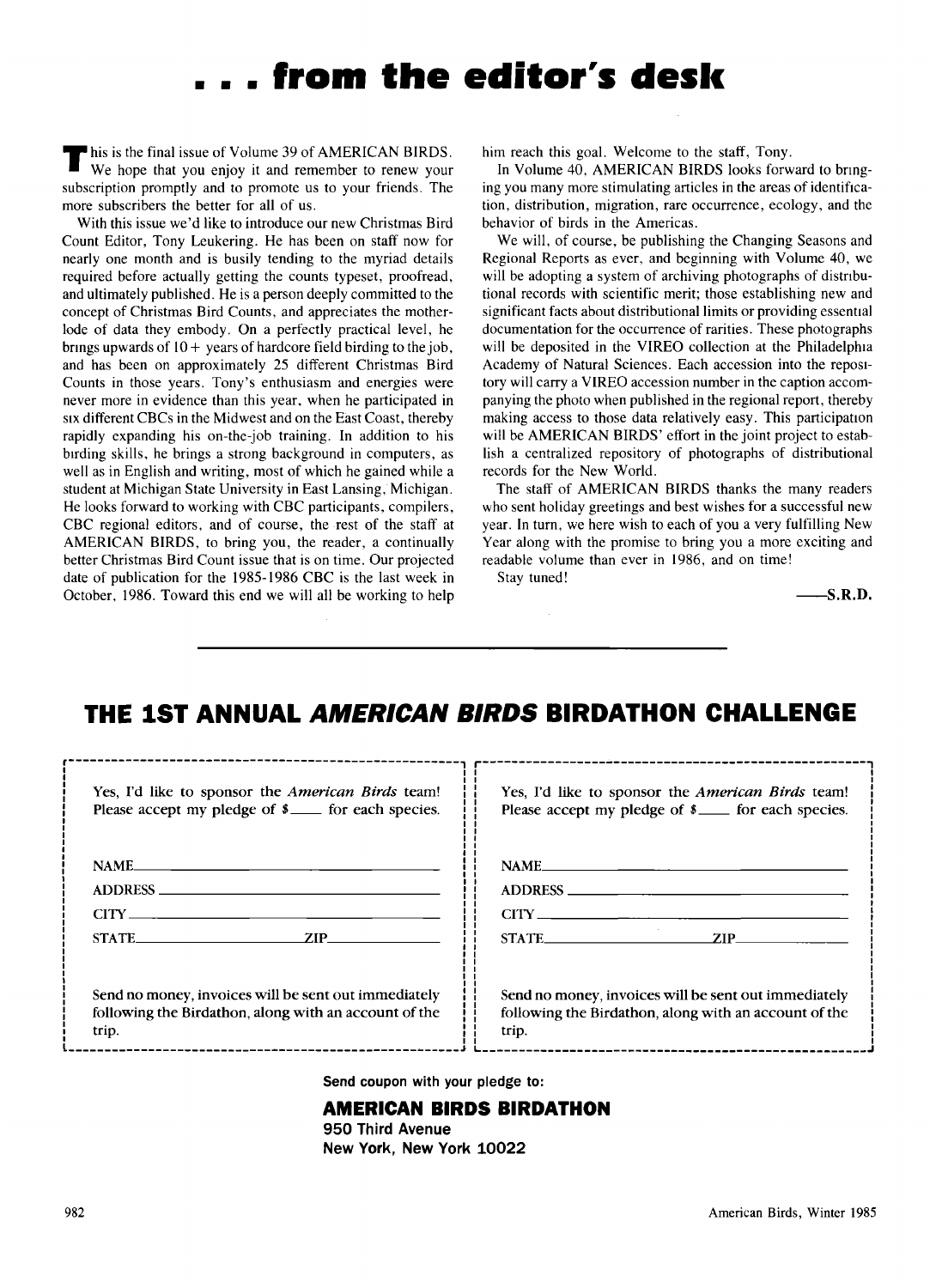# VTED









### **SPONSORS For the First Annual AMERICAN BIRDS CHALLENGE In the Audubon Leadership Birdathon**

**The American Birds birding team includes (from left to right), Sandy Sprunt, Vice President and Director of the National Audubon Society's Science and Sanctuaries Division and member of the Editorial Advisory Board of American Birds; Joseph Siphron, member of the Board of Directors of the National Audubon Society and an avid birder who has traveled throughout several continents looking for birds; Susan Drennan and Kenn Kaufman, Editor and Regional Reports Editor, respectively, of American Birds. Each of them devotes quite a bit of time to pursuing birds.** 

**On April 29, 1986, these four birders will be covering all of the hot-spots in southern Florida in hopes of running up a big species list for their one-day birdathon. With diligent work, a carefully planned strategy, and a large helping of luck they should work up a team list of anywhere from 135 to 150 species. They will be covering south Florida, south of the Tamiami Trail, including Everglades National** 

**Park, Florida Bay, and the upper Keys. Part of the Birdathon will be covered by boat.** 

**The American Birds team is looking for sponsors, each of whom will be willing to pledge a certain amount of money for each species the team sees or hears. Then it is the team's responsibility to find as many as possible on April 29.** 

**The purpose of this Birdathon is to raise funds to defray some of the costs of producing American Birds. Right now the magazine is operating at a sizeable deficit and every penny earned in the Birdathon will be of direct benefit.** 

**If you feel that you can sponsor the team, please complete one of the coupons on the facing page and submit it to American Birds as soon as possible. Each person who makes a pledge will receive a running account of the trip, together with the species total that will determine the amount of his contribution. Every contribution is tax deductible.** 

#### **We need your help!! Please support this Birdathon with your generous pledge.**